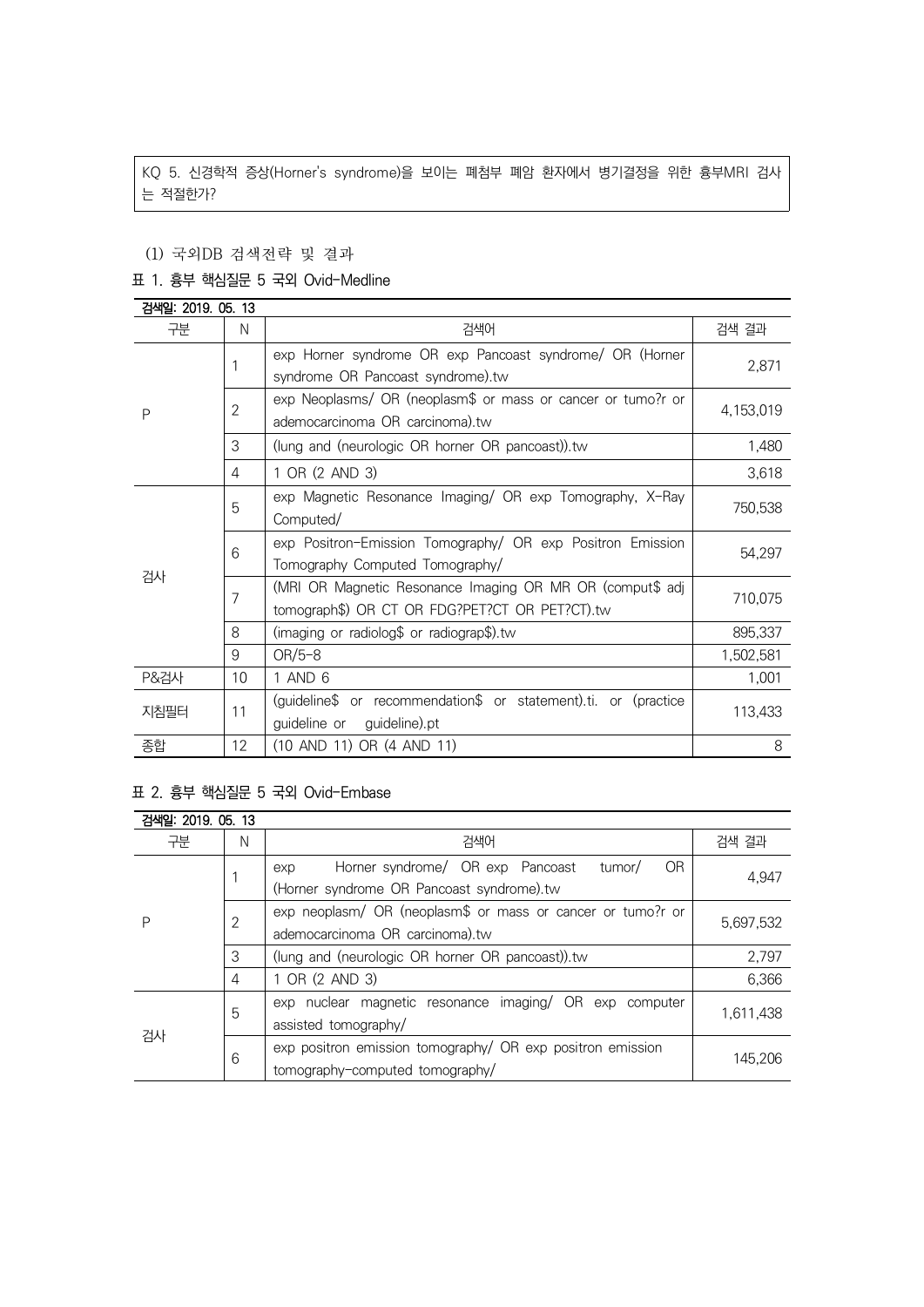| 검색일: 2019. 05. 13 |    |                                                                   |           |
|-------------------|----|-------------------------------------------------------------------|-----------|
| 구분                | N  | 검색어                                                               | 검색 결과     |
|                   |    | (MRI OR Magnetic Resonance Imaging OR MR OR (comput\$ adj         | 1,212,581 |
|                   |    | tomograph\$) OR CT OR FDG?PET?CT OR PET?CT).tw                    |           |
|                   | 8  | (imaging or radiolog\$ or radiograp\$).tw                         | 1,430,440 |
|                   | 9  | $OR/5-8$                                                          | 2,606,844 |
| P&검사              | 10 | 4 AND 9                                                           | 2,728     |
| 지침필터              | 11 | (guideline\$ or recommendation\$ or statement).ti. not (letter or | 115.468   |
|                   |    | editorial or conference paper or conference abstract).pt.         |           |
| 종합                | 12 | (10 AND 11) OR (4 AND 11)                                         | 15        |

## 표 3. 흉부 핵심질문 5 국외 GIN

| 검색일:<br>2019. 05. 13 |                 |          |  |
|----------------------|-----------------|----------|--|
|                      | 검색어             | 검색<br>결과 |  |
|                      | Horner syndrome |          |  |

# 국내DB 검색전략 및 결과

## 표 4. 흉부 핵심질문 5 국내 문헌DB

| 검색일: 2019, 05, 13 |               |                                     |                |    |
|-------------------|---------------|-------------------------------------|----------------|----|
| 검색 사이트            | N             | 검색어                                 | 관련<br>문헌       | 비고 |
| 1.KoreaMed        |               | Horner syndrome and guideline [ALL] | 0              |    |
|                   | $\mathcal{P}$ | Horner syndrome recommendation[ALL] | 0              |    |
|                   | 4             | 소계                                  | 0              |    |
|                   | 5             | 단순중복 제거 후                           | 0              |    |
| 2.KMBASE          |               | ([ALL=신경학적 증상] AND [ALL=지침])        | $\overline{2}$ |    |
|                   | 2             | ([ALL=신경학적 증상] AND [ALL=권고])        |                |    |
|                   | 3             | ([ALL=신경학적 증상] AND [ALL=가이드라인])     |                |    |
|                   | 4             | 소계                                  | 4              |    |
|                   | 5             | 단순중복 제거 후                           | 4              |    |

## 표 5. 흉부 핵심질문 5 국내 진료지침DB

| 검색사이트 | Ν           | 지침 제목                 | 연도 | 개발학회 |
|-------|-------------|-----------------------|----|------|
| KoMGI |             | <sup>'*</sup> 검색결과 없음 |    |      |
|       | $\sim$<br>- | 0건)<br>소계             |    |      |